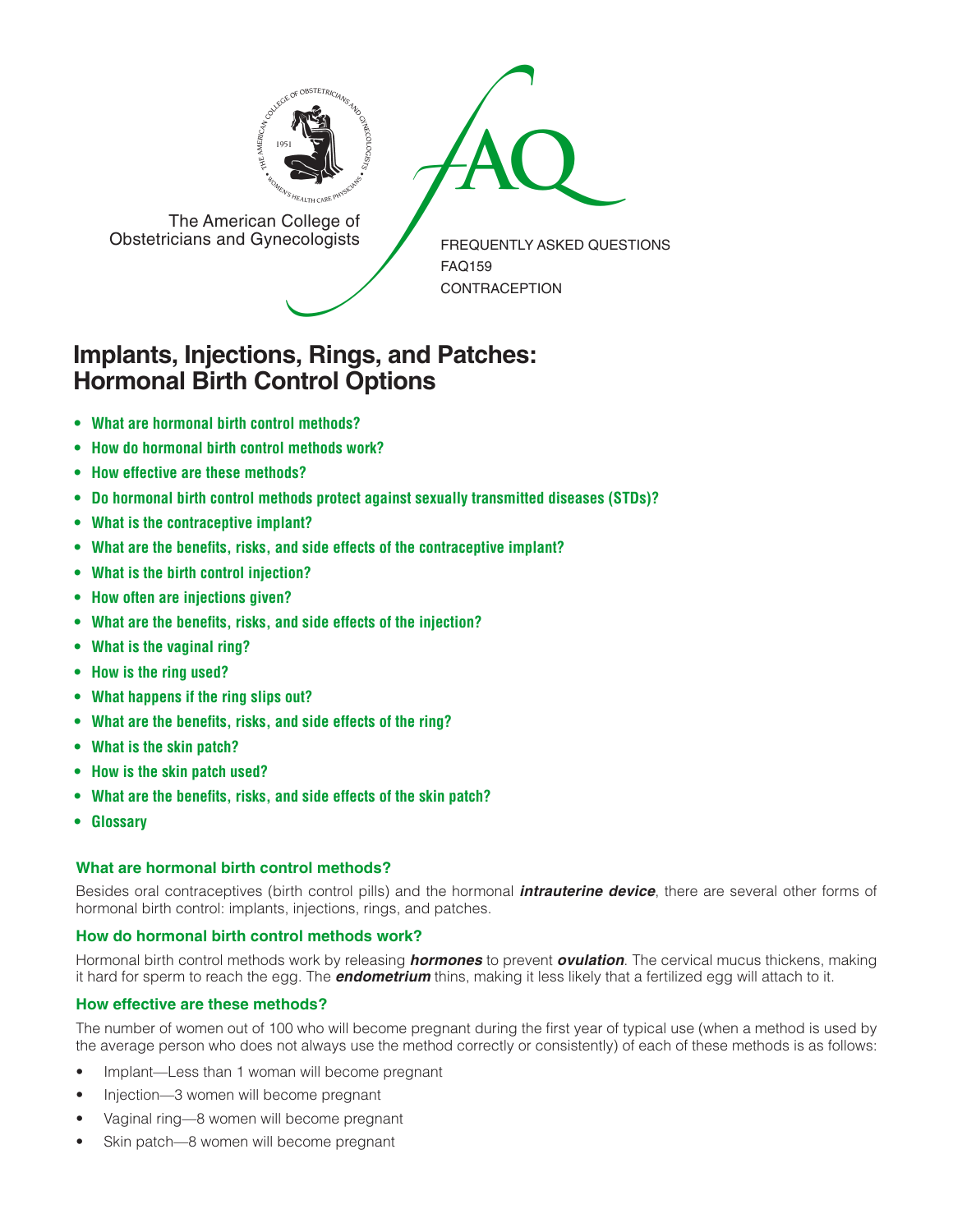#### <span id="page-1-0"></span>**Do hormonal birth control methods protect against sexually transmitted diseases (STDs)?**

Hormonal birth control methods do not protect against *sexually transmitted diseases (STDs)*, including *human immunodeficiency virus (HIV)* (see the FAQ [How to Prevent Sexually Transmitted Diseases](http://www.acog.org/publications/faq/faq009.cfm)). A male or female condom should be used with these methods to protect against STDs if you are at risk of STD infection.

#### <span id="page-1-1"></span>**What is the contraceptive implant?**

A contraceptive implant is a single rod about the size of a matchstick. A health care provider inserts the implant under the skin with a special applicator.

#### <span id="page-1-2"></span>**What are the benefits, risks, and side effects of the contraceptive implant?**

- Benefits:
	- The implant protects against pregnancy for up to 3 years.
	- If you wish to become pregnant, the implant can be removed easily by your health care provider, and fertility returns without delay.
	- The implant can be used by women who are breastfeeding.
- Risks:
	- Although rare, if pregnancy occurs while the implant is inserted, there is an increased risk of it being an *ectopic pregnancy*.
	- Problems with insertion of the implant, such as inserting the implant too deeply, are possible.
- Possible side effects:
	- Irregular bleeding.
	- Weight gain
	- Mood changes
	- Headache
	- Acne
	- Depression

## <span id="page-1-3"></span>**What is the birth control injection?**

An injection of depot medroxyprogesterone acetate (DMPA) provides protection against pregnancy for 3 months. Depot medroxyprogesterone acetate is a type of *progestin*.

#### <span id="page-1-4"></span>**How often are injections given?**

Injections must be given every 3 months by a health care provider, and you must get the injection on time. The first one usually is given within the first 5 days after the start of your menstrual period.

#### <span id="page-1-5"></span>**What are the benefits, risks, and side effects of the injection?**

- Benefits:
	- The injection may decrease the risk of endometrial cancer.
	- The injection may decrease the frequency of menstrual migraines.
	- It can be used by women who are breastfeeding.
- Risks:
	- Many women and teenagers have a decrease in bone density while using hormonal injections. Bone density appears to return to levels that are normal for the woman's age when the injections are stopped.
	- Women who have multiple risk factors for cardiovascular disease, like smoking, older age, or diabetes, may be at increased risk of *cardiovascular disease* while using the DMPA injection. This increased risk may last for some time after the method is stopped. Women with a history of stroke, vascular disease, or high blood pressure also may be at increased risk of cardiovascular disease while using this method.
- Possible side effects:
	- Delay in fertility after stopping DMPA: after you stop DMPA injections, fertility returns in about 10 months. For some women, it may take longer.
	- Irregular bleeding during the first 6 –9 months of use
	- Weight gain
	- Headaches
	- Nervousness
	- Dizziness
	- Weakness or fatigue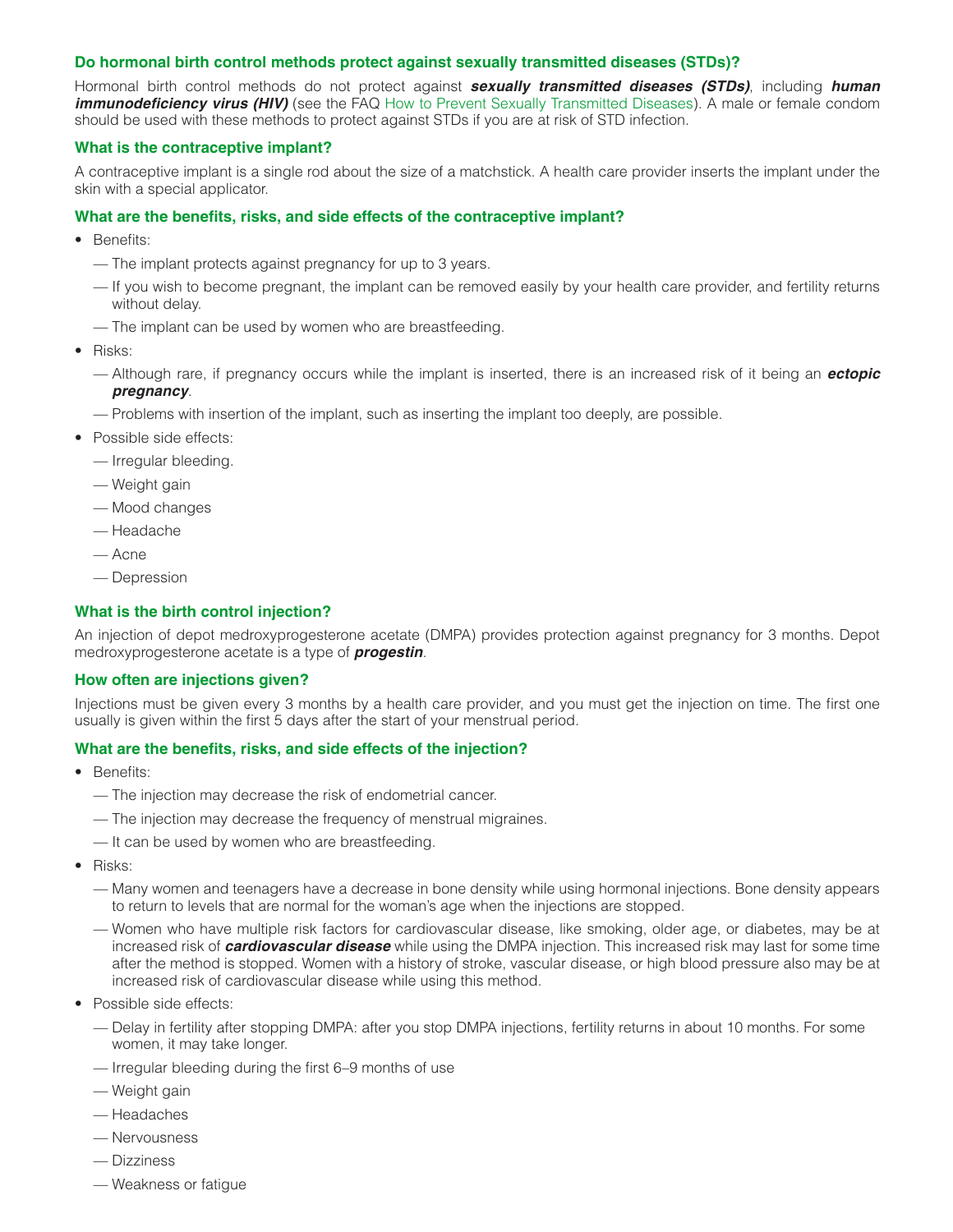# <span id="page-2-0"></span>**What is the vaginal ring?**

The vaginal ring is a flexible, plastic ring that you insert into the upper vagina. It releases *estrogen* and progestin. You do not need to visit your health care provider to have the ring inserted or removed, but a health care provider must prescribe it. You may need to use a backup method of birth control, such as a condom, for the first 7 days of use.

# <span id="page-2-1"></span>**How is the ring used?**

The ring is worn for 21 days, removed for 7 days, and then a new ring is inserted. During the week it is out, bleeding occurs. To use the ring as a continuous-dose form of birth control, remove the old ring and insert a new ring every 3 weeks with no ring-free week in between.

## <span id="page-2-2"></span>**What happens if the ring slips out?**

If the ring slips out, you should use a backup method of birth control for 7 days. If it slips out of place often, you may need to choose a different method of birth control.

#### <span id="page-2-3"></span>**What are the benefits, risks, and side effects of the ring?**

- Benefits:
	- The ring may reduce pain during menstrual periods.
	- It may improve acne and reduce excess hair growth.
	- When used continuously (a new ring every 3 weeks), the ring can help prevent menstrual migraines.
- Risks:
	- There is a small increased risk of *deep vein thrombosis (DVT)*, heart attack, and stroke. The risk is higher in some women, including women older than 35 years who smoke more than 15 cigarettes a day or women who have multiple risk factors for cardiovascular disease.
	- Discuss your individual risks for these complications with your health care provider.
- Possible side effects:
	- Vaginal infections and irritation
	- Vaginal discharge
	- Headaches
	- Weight gain
	- Nausea

# <span id="page-2-4"></span>**What is the skin patch?**

The contraceptive skin patch is a small (1.75 square inch) adhesive patch that is worn on the skin and releases estrogen and progestin into the bloodstream. It should not come off during regular activities, such as bathing, exercising, or swimming.

# <span id="page-2-5"></span>**How is the skin patch used?**

The patch is used on a 4-week or 28-day cycle. A patch is worn for a week at a time for a total of 3 weeks in a row. During the fourth week, a patch is not worn and bleeding occurs. After week 4, a new patch is applied and the cycle is repeated. To use the patch as a continuous-dose form of birth control, apply a new patch every week on the same day without skipping a week.

#### <span id="page-2-6"></span>**What are the benefits, risks, and side effects of the skin patch?**

- Benefits:
	- The patch may improve acne and decrease unwanted excess hair growth.
	- Used continuously, it can reduce the frequency of menstrual migraines.
- Risks:
	- There is a small increased risk of DVT, heart attack, and stroke. The risk is higher in some women, including women older than 35 years who smoke more than 15 cigarettes a day or women who have multiple risk factors for cardiovascular disease.
	- Discuss your individual risks for these complications with your health care provider.
- Possible side effects:
	- Nausea
	- Headaches
	- Skin irritation

# <span id="page-2-7"></span>**Glossary**

*Cardiovascular Disease:* Disease of the heart and blood vessels.